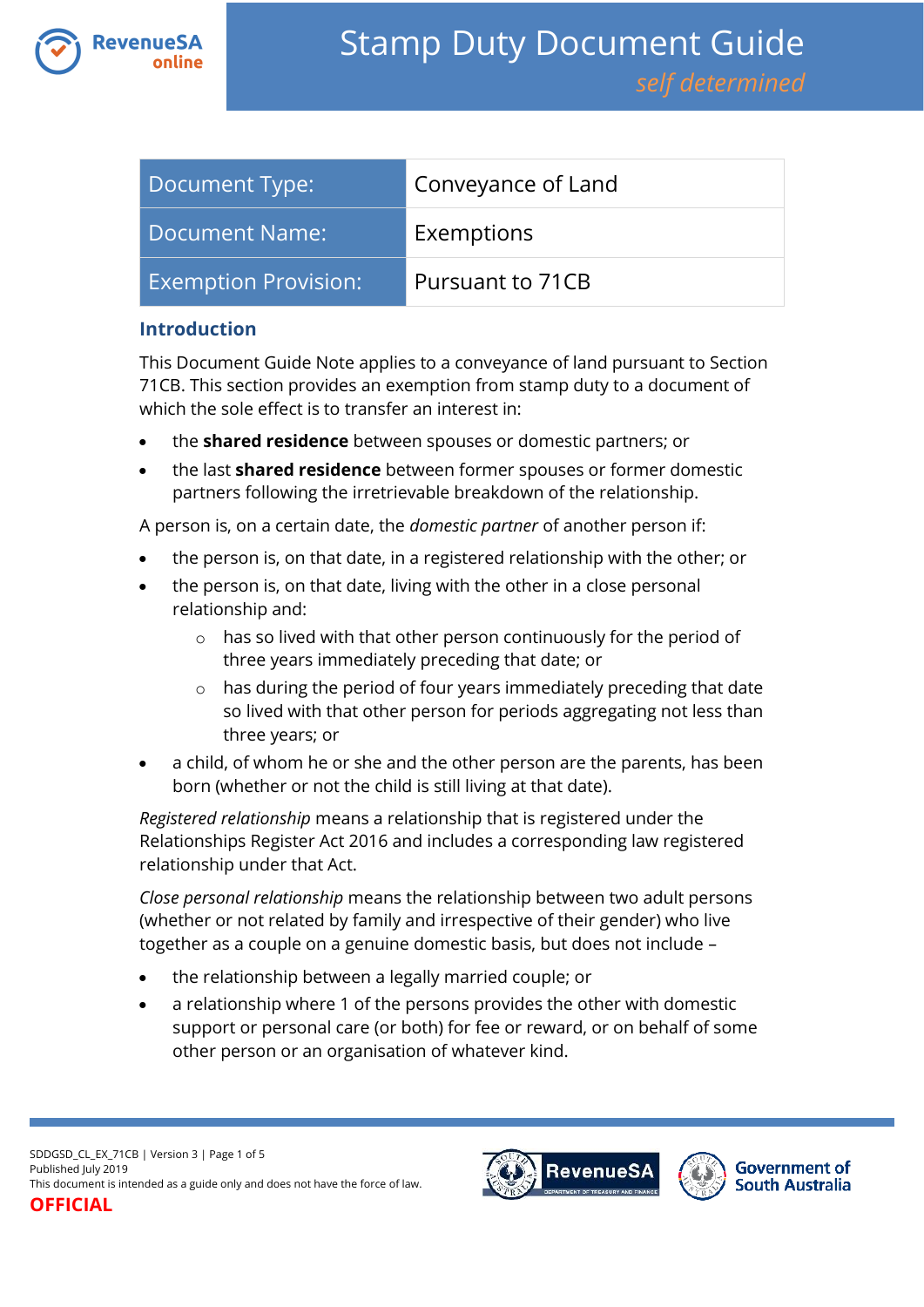

Note: two persons may live together as a couple on a genuine domestic basis whether or not a sexual relationship exists, or has ever existed, between them.

A person is the spouse of another if they are legally married.

*Shared residence* means –

- in relation to spouses or domestic partners their principal place of residence of which both or either of them is owner, or
- in relation to former spouses or domestic partners their last principal place of residence of which both or either of them was owner

but does not include premises that form part of industrial or commercial premises.

You will need to indicate whether the land is used as **residential** or **nonresidential**. For further advice on this refer to the [Document Guide](https://www.revenuesa.sa.gov.au/stampduty/stamp-duty-document-guide#Glossary) Page.

## **What documents can I self-determine under this document type?**

The document can be in the form of:

LTO Form T1 - Transfer.

# **What types of transactions can I self-determine under this document type?**

A conveyance of land pursuant to Section 71CB is deemed **suitable** for selfdetermination under this document type where:

- the land is being transferred between two spouses who are or have been married to each other; or
- the land is being transferred between domestic partners who are or have been living in a domestic relationship (as defined);

and the following has occurred:

- a [Section 71CB Statutory Declaration](https://www.revenuesa.sa.gov.au/forms-and-publications/documents/forms/SD_S71CBstatdec.pdf) has been completed by the spouses or former spouses or domestic partners or former domestic partners; and
- the instrument is transferring an interest in the shared residence between spouses or domestic partners or the instrument is transferring an interest in the former shared residence between former spouses or former domestic partners; and
- the property does not include premises that form part of industrial or commercial premises or land used for primary production.

The exemption applies regardless of whether or not there is a consideration being paid.

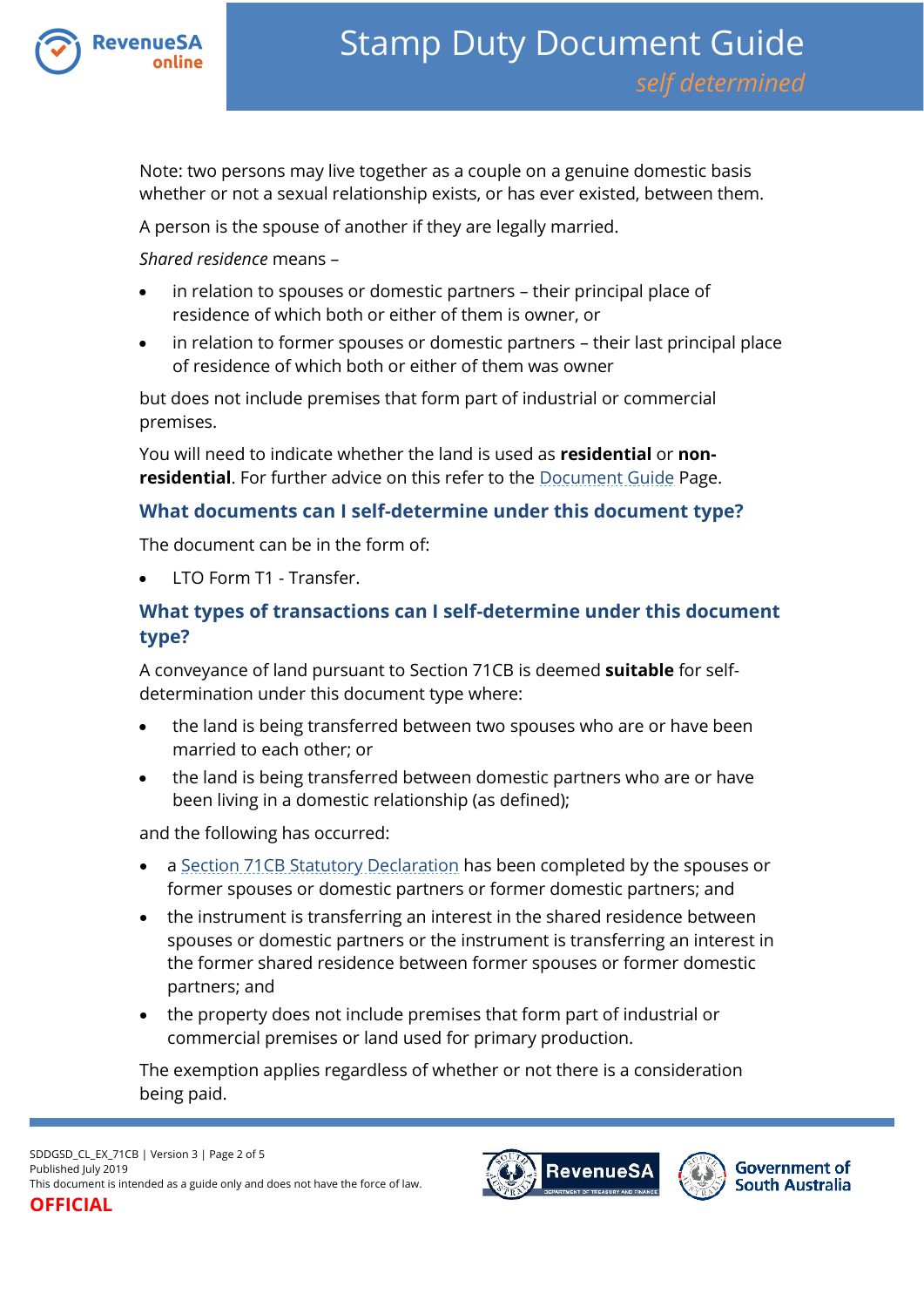

Note: For the exemption to apply to former spouses or former domestic partners the relationship must have irretrievably broken down.

The following similar transactions cannot be self-determined under this document type:

Should the transfer include property that forms part of industrial or commercial premises the exemption will not apply. The Transfer may be liable for *ad valorem*  conveyance stamp duty. Refer to the appropriate document type:

[Conveyance of Land | Residential Land/Primary Production Land](https://www.revenuesa.sa.gov.au/stampduty/stamp-duty-document-guide/self-determined/conveyance-of-land/sddgsd_cl_rpp)

[Conveyance of Land | Qualifying Land](https://www.revenuesa.sa.gov.au/stampduty/stamp-duty-document-guide/self-determined/conveyance-of-land/sddgsd_cl_ql)

If the sole purpose of the transfer is to effect a change in the mode of holding (i.e. joint tenancy to tenants in common or vice versa), refer to the document type:

## [Conveyance of Land | Not Chargeable | Change in Tenancy -](https://www.revenuesa.sa.gov.au/stampduty/stamp-duty-document-guide/self-determined/conveyance-of-land-not-chargeable/sddgsd_cl_nc_cint) No Change [in Ownership Share](https://www.revenuesa.sa.gov.au/stampduty/stamp-duty-document-guide/self-determined/conveyance-of-land-not-chargeable/sddgsd_cl_nc_cint)

Should the property include land used for primary production purposes the document must be **submitted to the Commissioner for assessment**, together with separate values for house and curtilage, and the remaining area and a [Section 71CB Statutory Declaration.](https://www.revenuesa.sa.gov.au/forms-and-publications/documents/forms/SD_S71CBstatdec.pdf)

If the Transfer includes two or more Titles it must be **submitted to the Commissioner for assessment**, together with a detailed description of what the land is used for, on which title the house is located and a completed Section [71CB Statutory Declaration.](https://www.revenuesa.sa.gov.au/forms-and-publications/documents/forms/SD_S71CBstatdec.pdf)

# **What evidence do I need to retain for audit purposes?**

For audit purposes, you will need to retain the following documentation either in paper form or electronic form:

- copy of the documents;
- evidence that a stamp duty determination has been made (i.e. Certificate of Stamp Duty, Document ID or stamped document);
- complete[d Section 71CB Statutory Declaration;](https://www.revenuesa.sa.gov.au/forms-and-publications/documents/forms/SD_S71CBstatdec.pdf) and
- a copy of the Standard Relationship Certificate or Commemorative Certificate if applicable.

# **What Section(s) of the** *Stamp Duties Act 1923* **applies?**

Section 71CB



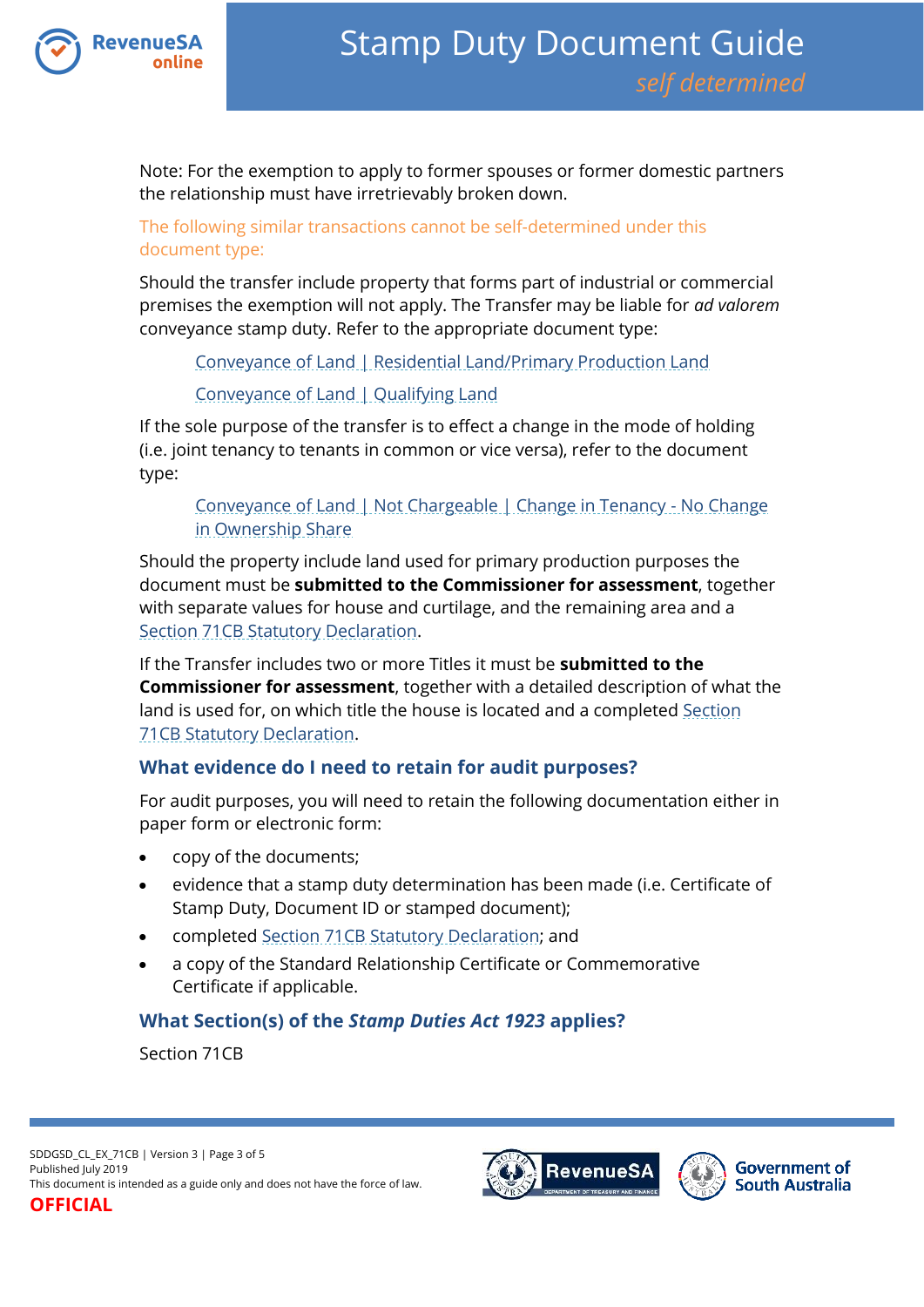

## **What stamp duty is payable on this document?**

This document is exempt from stamp duty.

### **Examples**

#### Shared residence transferred between domestic partners

Drew and Toby have resided as *domestic partners* for seven years. The house at Glenelg in which they reside is currently registered in Drew's name. On 1 June, they executed a Transfer whereby Drew transferred a half interest in the property at Glenelg to Toby. They will continue to reside in this house as their principal place of residence.

Drew and Toby have executed a Transfer and a [Section 71CB Statutory](https://www.revenuesa.sa.gov.au/forms-and-publications/documents/forms/SD_S71CBstatdec.pdf)  [Declaration.](https://www.revenuesa.sa.gov.au/forms-and-publications/documents/forms/SD_S71CBstatdec.pdf)

The document is self-determined under this document type as **Exempt**.

#### Shared residence transferred between former spouses

Dave and Helen separated on the 18 March, after being married 10 years. The shared residence is currently registered in both Dave and Helen's names. After a period of negotiation it was agreed that Helen would transfer her interest in the shared residence to Dave.

On 12 September, Dave and Helen executed a Transfer evidencing the above arrangement and a [Section 71CB Statutory Declaration](https://www.revenuesa.sa.gov.au/forms-and-publications/documents/forms/SD_S71CBstatdec.pdf) stating that the relationship has irretrievably broken down.

The Transfer does not include land used for industrial or commercial purposes, nor does it include land used for primary production purposes.

The document is self-determined under this document type as **Exempt**.

Shared residence transferred between spouses where another person is registered on the Certificate of Title

The Certificate of Title lists the registered owners as Fred and Kate (husband and wife) and their daughter Megan, as joint tenants.

Fred and Kate agree that Fred will transfer his interest in the property to Kate. A Transfer is executed by Fred (as transferor) and Kate (as transferee) for Fred's one third interest (i.e. Kate now owns two thirds of the property and Megan owns one third).